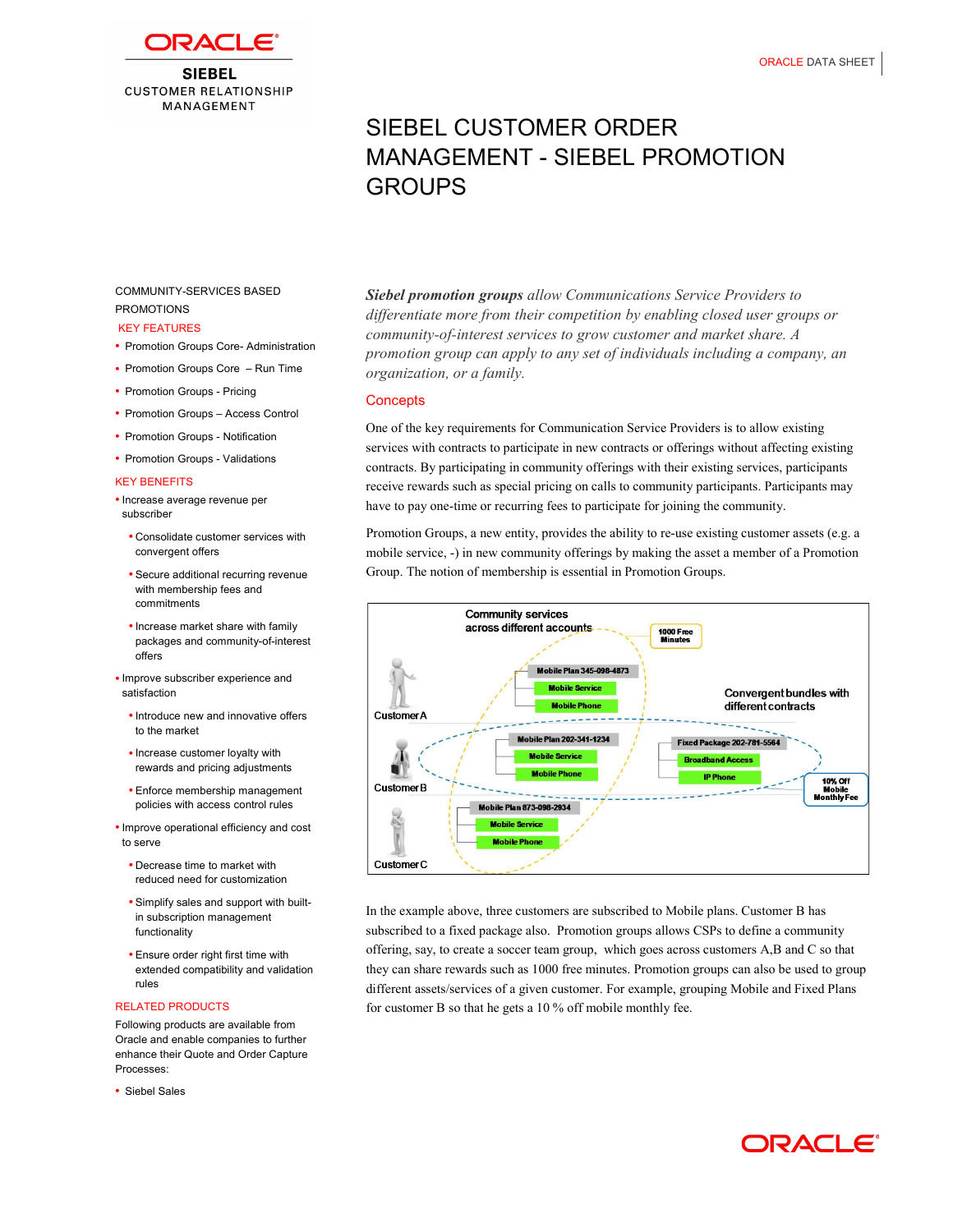- Siebel Service
- Siebel Marketing
- Siebel Analytics
- Siebel Configurator Runtime
- Siebel Dynamic Pricer
- Siebel Quotes and Order Capture
- Siebel Customer Order Management Administration Server

#### Integrated Administration

 Creation and maintenance of Promotion Groups and related objects is part of Siebel Product Administration. It leverages and extends the Bundle Promotions concepts and functionality (e.g. commitments, pricing adjustments)

### **Memberships**

 Memberships define the association between a Promotion Group and customer services (Assets).Different Memberships may have different roles and privileges in a Promotion Group Membership. Domains restrict the products/services that can be associated to a membership.

#### Order Capture

 The order capture functionality has been enriched to support quotes and orders containing Promotion Groups. A new quote/order view enables call center agents to associate existing or new assets) to promotion group memberships. The Asset-based Ordering (ABO) flows have been extended to support promotion group-related processes.



## Group Management

 Promotion Groups instances are automatically stored as assets and they can evolve over time as members are added or disconnected. Runtime flows can be top-down (e.g. promotion group owner can add or delete a member to a group) or bottom-up (e.g. a member requests to be added to a group). New views have been added for order capture both top-down and bottom-up runtime flows.